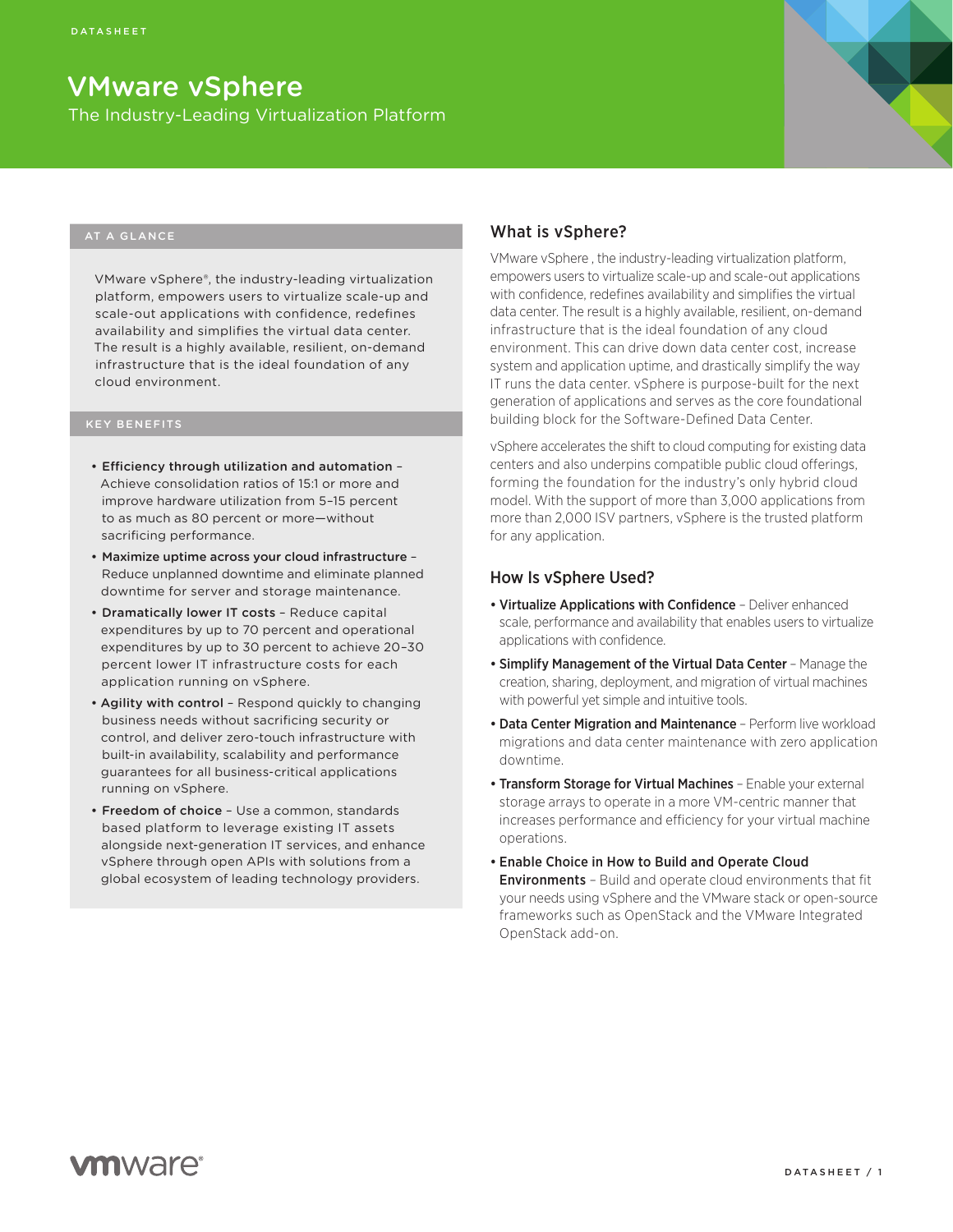## Key Features and Components of vSphere

#### Virtualization Platform

- VMware vSphere Hypervisor Architecture provides a robust, production-proven, high-performance virtualization layer. It enables multiple virtual machines to share hardware resources with performance that can match (and in some cases exceed) native throughput.
- VMware vSphere Virtual Symmetric Multiprocessing enables the use of ultra-powerful virtual machines that possess up to 128 virtual CPUs.
- VMware vSphere Virtual Machine File System (VMFS) allows virtual machines to access shared storage devices (Fibre Channel, iSCSI, etc.) and is a key enabling technology for other vSphere components such as VMware vSphere Storage vMotion®.
- VMware vSphere Storage APIs provide integration with supported third-party data protection, multipathing and disk array solutions.



VMware vSphere provides a complete virtualization platform with a comprehensive set of application and infrastructure services.

- VMware vSphere Thin Provisioning provides dynamic allocation of shared storage capacity, enabling IT organizations to implement a tiered storage strategy while reducing storage spending by up to 50 percent.
- VMware vSphere vMotion® enables live migration of virtual machines between servers and across virtual switches with no disruption to users or loss of service, eliminating the need to schedule application downtime for planned server maintenance.
- VMware vSphere Storage vMotion enables live migration of virtual-machine disks with no disruption to users, eliminating the need to schedule application downtime for planned storage maintenance or storage migrations.
- VMware vSphere High Availability (HA) provides cost-effective, automated restart within minutes for all applications if a hardware or operating system failure occurs.
- VMware vSphere Fault Tolerance (FT) provides continuous availability of any application in the event of a hardware failure – with no data loss or downtime. For workloads up to 2-vCPU.
- VMware vSphere Data Protection™ is VMware's backup and replication solution, powered by EMC Avamar. It delivers storageefficient backups through patented variable-length deduplication, rapid recovery and WAN-optimized replication for DR. Its vSphere-integration and simple user interface makes it an easy and effective backup tool for vSphere. It provides agentless, image-level VM backups to disk and application-aware protection for business-critical applications (e.g., Exchange, SQL Server) along with WAN-efficient, encrypted backup replication across sites.
- VMware vShield Endpoint™ secures virtual machines with offloaded antivirus and antimalware solutions without the need for agents inside the virtual machine.
- VMware vSphere Virtual Volumes enables abstraction for external storage (SAN and NAS) devices making them VM-aware.
- VMware vSphere Storage Policy-Based Management allows common management across storage tiers and dynamic storage class of service automation via a policy-driven control plane.

Additional Components Available in Enterprise Edition

- VMware vSphere Distributed Resource Scheduler™ provides dynamic, hardware-independent load balancing and resource allocation for virtual machines in a cluster, using policy-driven automation to reduce management complexity while meeting SLAs.
- VMware vSphere Distributed Power Management™ automates energy efficiency in vSphere Distributed Resource Scheduler clusters by continuously optimizing server power consumption within each cluster.
- VMware vSphere Reliable Memory places critical vSphere components (such as the hypervisor) into memory regions identified as "reliable" on supported hardware. This further protects components from an uncorrectable memory error.
- VMware vSphere Big Data Extensions run Hadoop on vSphere to achieve higher utilization, reliability and agility. vSphere Big Data Extensions support multiple Hadoop distributions and make it seamless for IT to deploy, run and manage Hadoop workloads on one common platform.